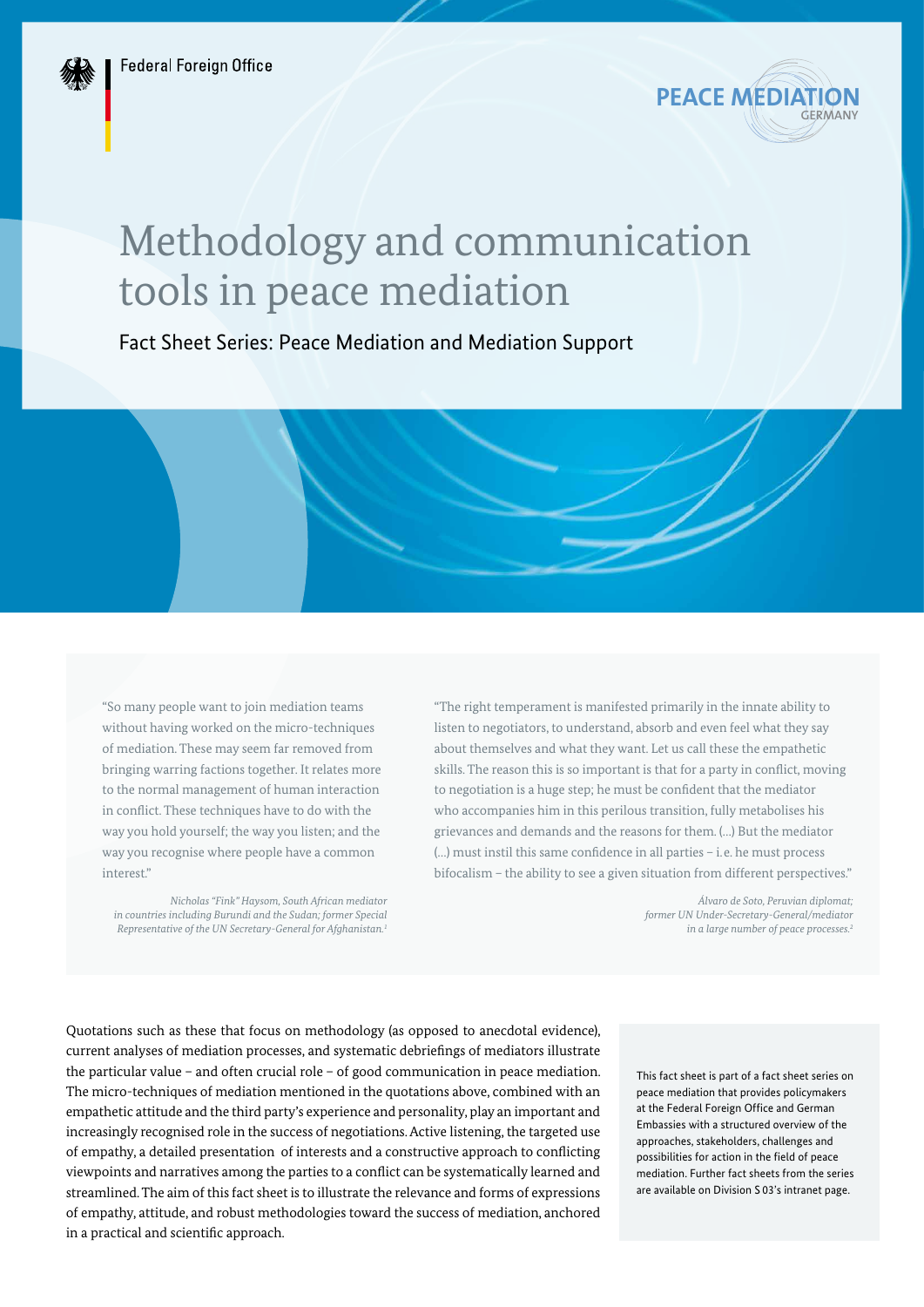## I. Empathy and attitude as the foundation of peace mediation

Along with Álvaro de Soto's words (*"to understand, absorb and even feel what they say about themselves and what they want"*), the following quotation shows both the relevance and the various functions of empathy in mediation processes.

> *"Empathy is a core skill of diplomacy, yet it is mostly unacknowledged and rarely admired. It helps diplomats enhance their understanding of other countries, especially powerful elites, but also the nation as a whole and groups within it."3*

The communication methods presented in this fact sheet illustrate how mediation processes can foster mutual understanding, a change of perspective, and the potential for finding solutions. The goal here is to define the term "empathy" concretely and systematically, thus imbuing it with an analytical dimension in addition to its inherently emotional aspects. Aligning empathy with emotions such as sympathy and acceptance, as well as with concepts like altruism and compromise displays only *one* dimension of the term. The other dimension, which is equally relevant to mediation, corresponds to the active attempt to adopt another person's world view or situational perspective for the purposes of resolving a conflict, to *want* to do so (in terms of attitude), and to *be able* to do so (in terms of methodology).

The goal of an empathetic approach can indeed be analytical or even purely strategic, as it is (only) when one understands an interlocutor's argumentation and world view, that both opportunities for rapprochement and acceptable solutions can arise in situations in which insisting on one's own perception would only lead to escalation and dead ends.

## Role and attitude in mediation

The impact and thus the effectiveness of mediators' professional conduct are influenced in part by the empathetic use of communication methods and by their attitude to the parties to the conflict as well. The term "attitude" generally refers to a mediator's stances and inner positions, which define how he or she communicates and processes information. This affects how the parties to a conflict experience the quality of the process, whether they find the mediator's actions "technical", "contrived," or even "invasive," or, on the other hand, "authentic", "congruent," and "respectful of boundaries". The following aspects of attitude are particularly relevant in mediation.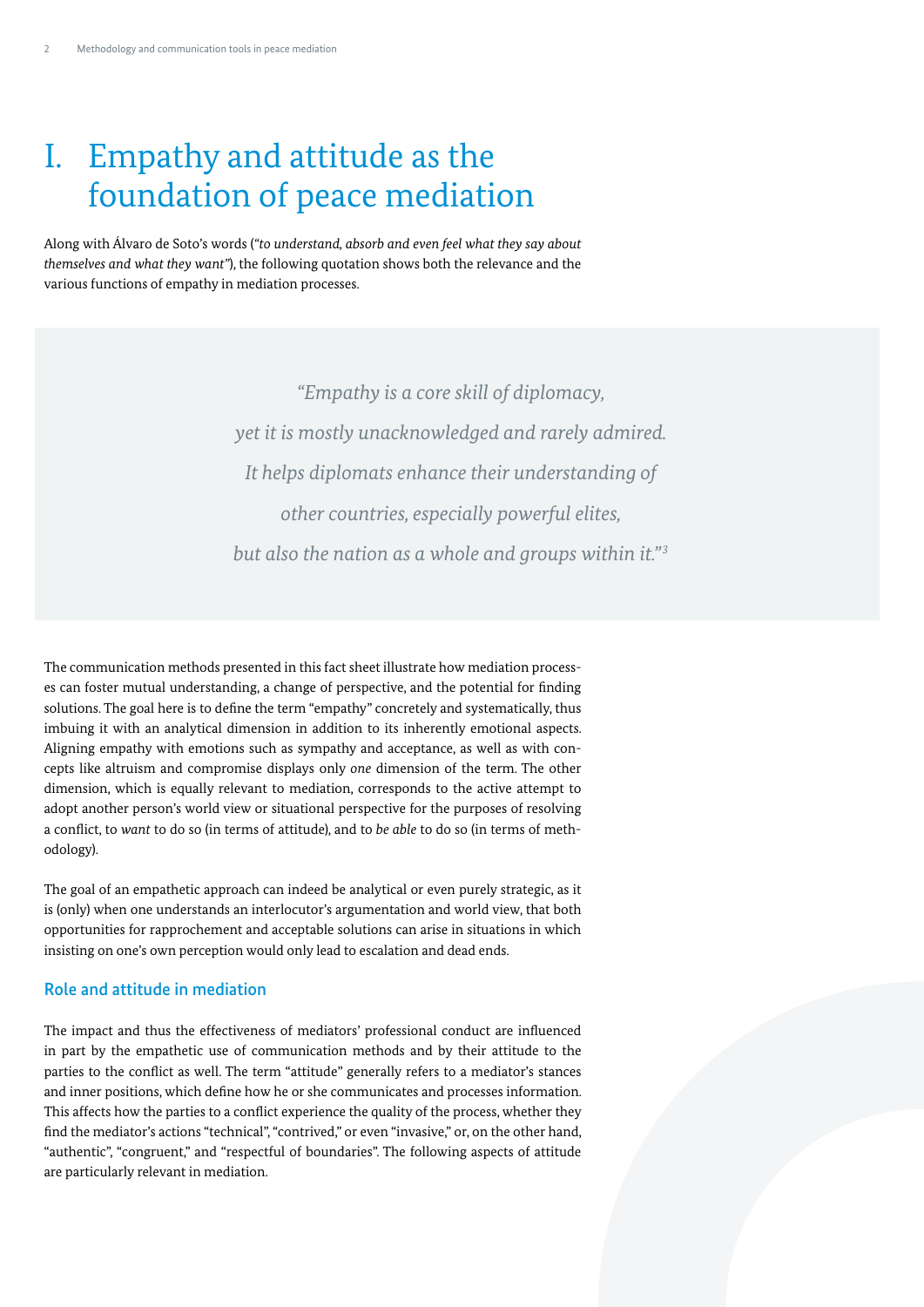## Multipartiality

In the context of mediation, the term "multipartiality" is progressively replacing the terms "neutrality" and "impartiality." "Neutrality" suggests that the mediator does not have his or her own opinion on the conflict and the parties to it, thus denying the inevitable and subjective attitudes and political stance every person possesses. "Impartiality" is often associated with a rather "cool" and distanced approach to those involved in a conflict. In contrast, the term "multipartiality" demonstrates that the mediator should show an active interest in and support for both or all parties to a conflict.

#### Acceptance and respect

Acceptance does not mean agreeing with the statements and attitudes of the parties to a conflict. It rather indicates that the mediator – even if he or she has other views and values – fundamentally accepts the parties to a conflict, as well as their views and positions, takes them seriously, and treats them with respect. This goes hand in hand with the lived conviction that the mediator is not mandated or in a position to change actors or their political agenda. Instead, his or her mandate is to create a communicative context in which change can occur through the parties to a conflict.

The requirement of respect can also be seen as the "operationalisation" of the fundamental notion of empathy presented above. However, a respectful attitude in conflict resolution is not to be (mis)understood as "professionally prescribed sympathy," but rather as the sustained willingness to perceive the (remaining) constructive aspects of an individual as well as the plausible elements of their conduct, and to pay tribute to them, sometimes explicitly. One important aim here is to create a counterweight to the often entirely negative perception the parties to a conflict have of one another.

## Authenticity

The attitudinal aspect of authenticity, that is, a combination of credibility, genuineness, and congruence, is a necessary addition to these role requirements. Third parties come across as authentic "when rational and emotional, verbal and non-verbal, and visible and invisible signals and information correspond"4 . The degree of authenticity determines the extent to which parties feel that multipartiality, acceptance, and respect are genuine or contrived. This, in turn, determines whether these attitudes and the methodology employed in the conflict resolution will be effective.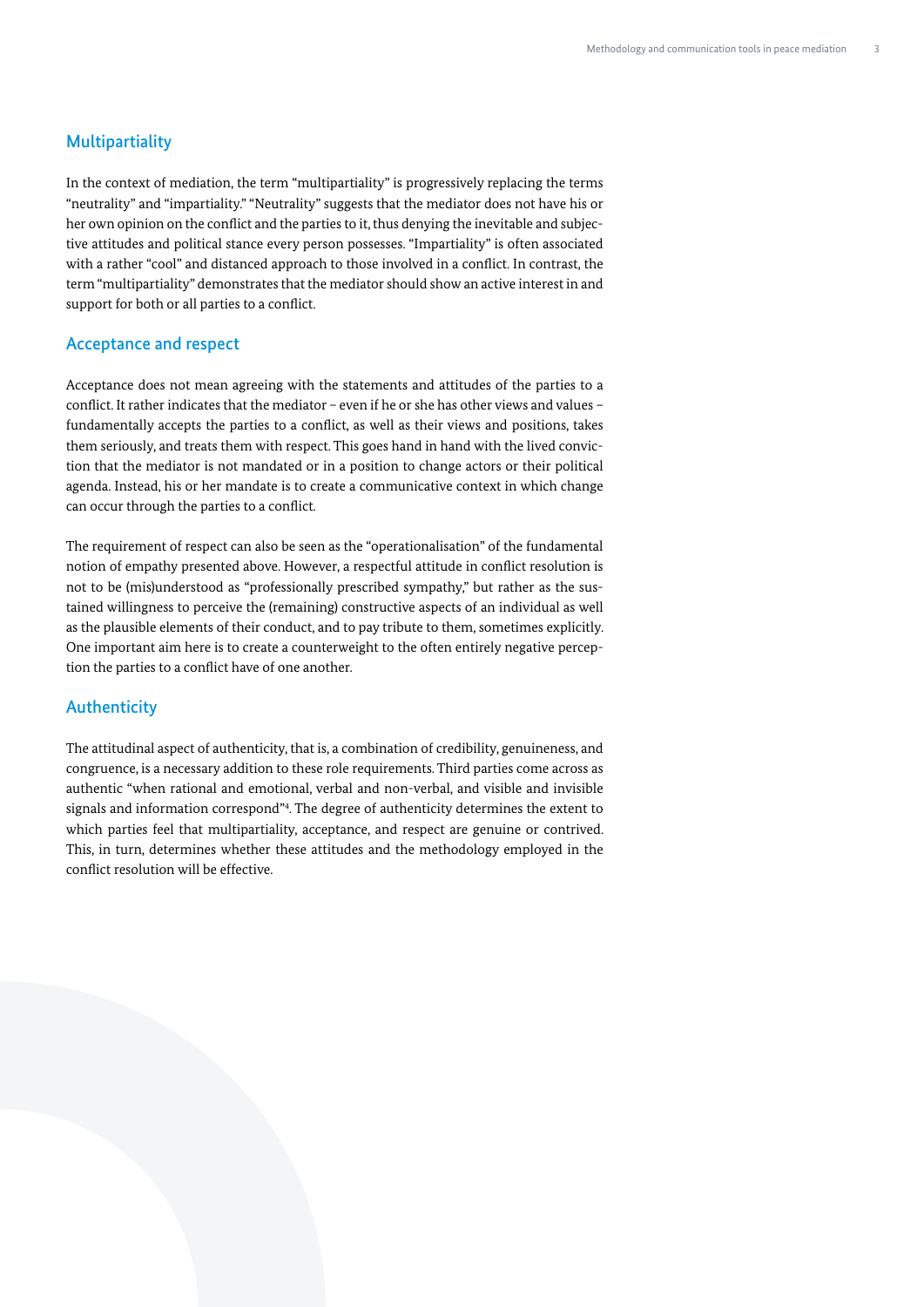## II. Communication tools for good mediation

The importance of the methodological dimension of mediation is reflected in many topics in this series of fact sheets. In the phase prior to mediation talks, required techniques include comprehensive analysis of the causes, topics and dynamics of the conflict (see Conflict Analysis and Mediation Entry Points Fact Sheet), complex context analyses (power relations, political logic, strategic calculation by third parties and the parties to the conflict), the definition of relevant mediation entry points (see Conflict Analysis and Mediation Entry Points Fact Sheet), and a process design that takes these factors into account (see, inter alia, the Basics of Mediation: Concepts and Definitions Fact Sheet).

In many of these steps, but especially later in the actual negotiations, the quality of the communication and of the openness, trust, and constructiveness that subsequently unfolds is often paramount, particularly at challenging and complex moments. No matter the degree to which style, charisma, diplomatic expertise, and experience are important, the qualitative difference that can be achieved through the skilled use of the following communication tools in such situations is both tangible and relevant.

## 1. Actively ensuring that a message has been understood

In confrontational and intercultural contexts in particular, the aim of subtle and seamless understanding rests at the heart of possible rapprochement. This can be facilitated by methods such as active listening<sup>s</sup>, which can be summarised as follows:

- The receiver of a message listens attentively.
- If the interlocutor is emotional, the receiver "labels" the sender's emotional state (see point 2 on dealing with emotionality).
- The receiver then paraphrases the message in his or her own words, structuring and reducing the message to its key points.
- The receiver requests confirmation from the sender on whether this summary reflects what was meant (that is, asks for confirmation that he or she has understood correctly). Depending on the situation, the speaker then has the option to add something, correct anything that has been misunderstood, or confirm that the message has been understood.

Only by constantly "looping what was *heard* back with what was *meant*" is it possible to interactively check whether all relevant messages have been understood, as depicted on the following page and subsequently illustrated by an example. A secession conflict proves to be a useful example for explaining the other methodological tools contained in this fact sheet (see below) as well.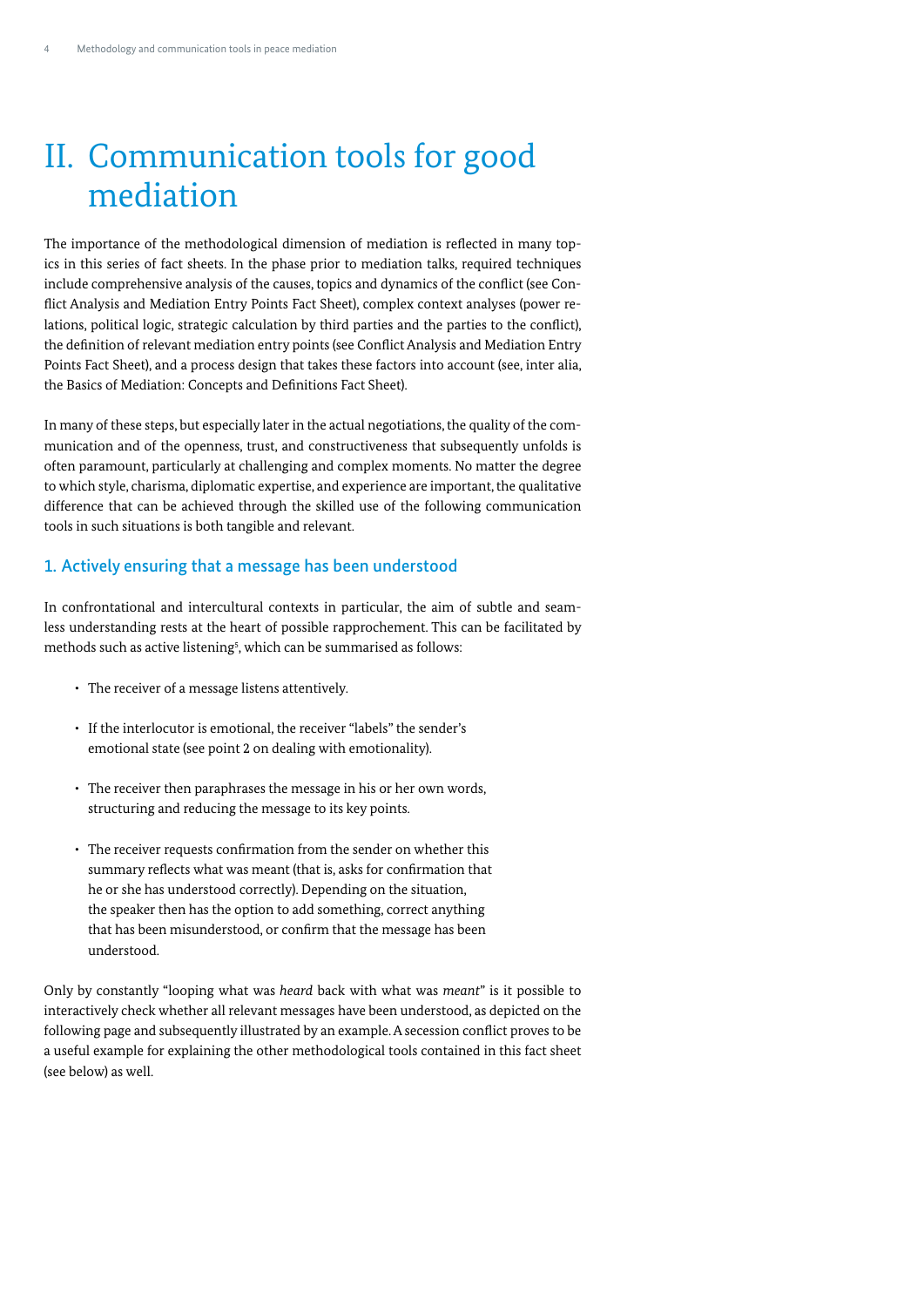

Active listening through the loop of ensuring a message has been understood (European University Viadrina)

#### Actively ensuring a message has been understood – example of a secession conflict

Representative of the secession movement: "You know, you should all understand that it's not just a matter of sensitivities here or of blind rage and aggression. It's about the necessary reactions to degrading events, things like the way the government has refused for decades to even discuss recognising our language as the second official language or the way our culture is deliberately repressed in state media. All of that gradually led to escalation. And most recently, it has unleashed a willingness to use violence, something I personally deplore. But this concerns the survival of an entire culture. That's the point, and a few people getting hurt doesn't count for much."

Instead of using a classically friendly and approachable response ("Please believe me when I say that everyone here in this room has profound respect for the value of culture and language."), moral admonishment ("Every person should count.") or immediately posing rational questions ("But what if your noble desire is simply unrealistic?"), the benefits of third parties actively ensuring they have understood the message are particularly apparent in such situations: "So – if I understood correctly – you're critical of the procedural level, that is, the government's long-standing refusal to discuss the language issue. At the same time, you see your regional culture as deliberately under-represented in state media, and regard your cultural identity as being at risk as a result. You explain the current violence in light of this historical background, but distance yourself personally from the scale of it. Is that right?"

Unlike the first responses mentioned above, the party to the conflict knows as a result of this reaction that his or her words have been understood in their entirety and that their legitimacy has neither been immediately denied nor confirmed by the mediator.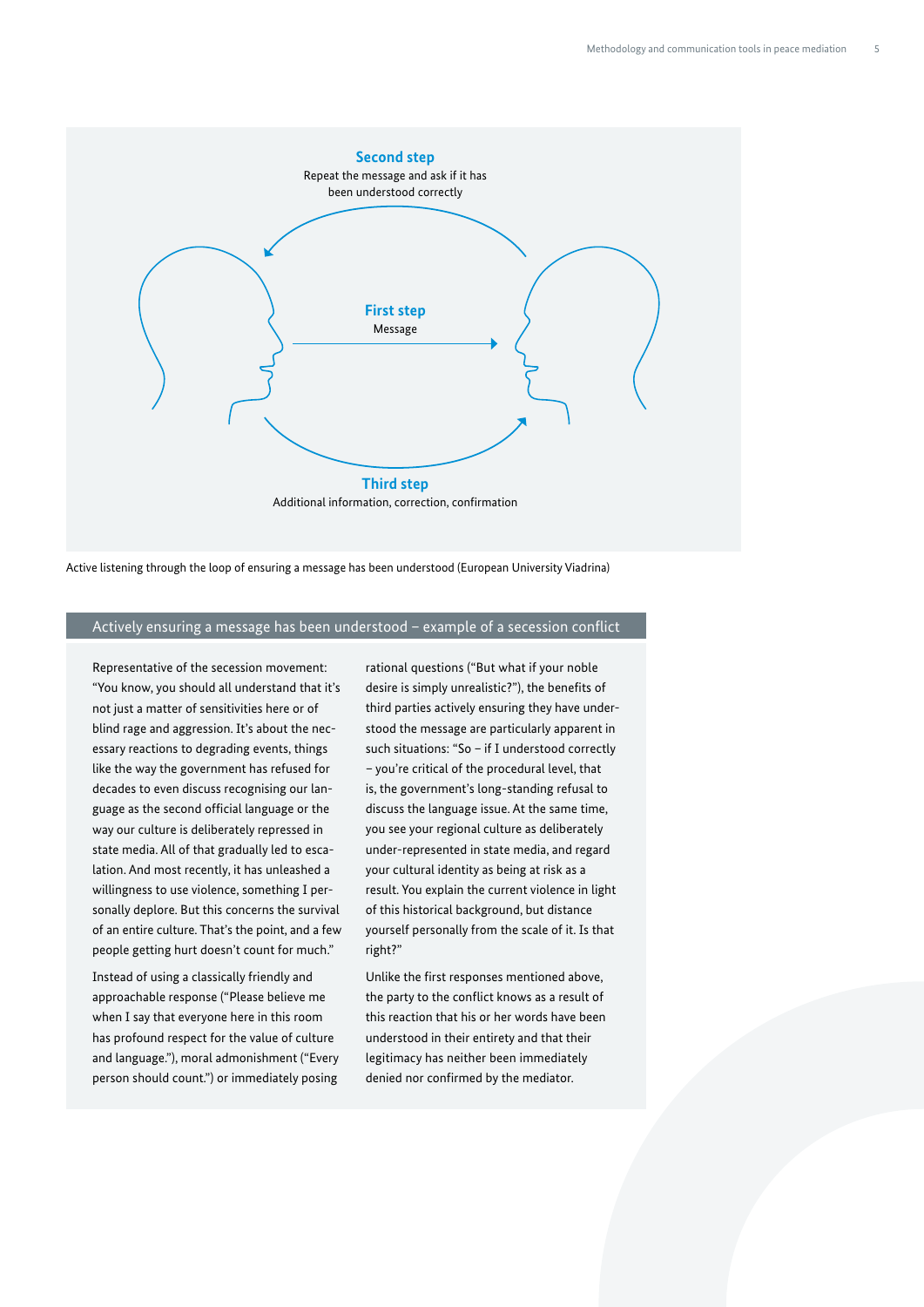## 2. Dealing with emotionality

Even though people who conduct negotiations in international settings are usually politically experienced, talks on conflicts almost inevitably lead to emotional reactions. Actively seeking confirmation that one has understood a message thus often includes an emotional dimension. Firstly, emotions fulfil several important functions in mediation. They serve as an outlet, that is, their – sometimes unchecked – articulation often clears the way for more rational and ultimately more cooperative forms of exchange. At the same time, emotions in mediation talks are valuable indicators of where the parties' primary interests, needs and fears actually lie.

## Dealing with emotions – the example of Camp David

Talks on the conflict in the Middle East were held in the year 2000 between President Bill Clinton, the President of the Palestinian Authority Yasser Arafat and Israeli Prime Minister Ehud Barak at Camp David, the US President's country residence. In the almost five-hour-long documentary film, "Elusive Peace" (available on YouTube; please see minutes 20 to 25), there is an impressive scene about the emotional dimension involved for both parties as regards any question concerning the sovereignty over and division of Jerusalem. Without such a precise assessment and description by Clinton, who expressed his immense respect for the importance of the city in both religions through his historically aware choice of words, tone of voice and body language, the breakthrough the negotiators aimed to achieve would have been inconceivable.

Secondly, emotions generally resist appeals. This means that the advice given in many contexts and situations that one should please concentrate on the facts in the interests of all sides inevitably fails to achieve results. In a constructive reaction to emotionality, a filter should first be used. Should an emotional statement prove to be more of a negotiating strategy or attempt to manipulate, it can and should remain in the background and there is no need for the third party to respond. However, if indicators such as the speaker's body language, voice or general level of involvement send clear signals that the emotion is genuine, it should be named as such in a respectful way. This method of "emotional tagging" requires labels for the emotions that are both precise and concise. This act of labelling comprises a statement by the third party showing that the emotional component has been seen and describing what it comprises:

#### Emotional tagging – example of the secession conflict II

Alongside the request for confirmation that a message has been understood in terms of content in the above example, and depending on the concrete situation, the following labelling by the mediator would make sense: "In view of what you have just said, it seems to me that you find the government's refusal to enter into dialogue unfair and hurtful. And the preservation of your cultural identity in particular currently seems to be causing a lot of anxiety. The government's conduct is leading to rage and indignation. Is that right?"

In order to be simultaneously understood as empathetic, respectful and face-saving, the exact words must take into account what is appropriate to the situation and culture.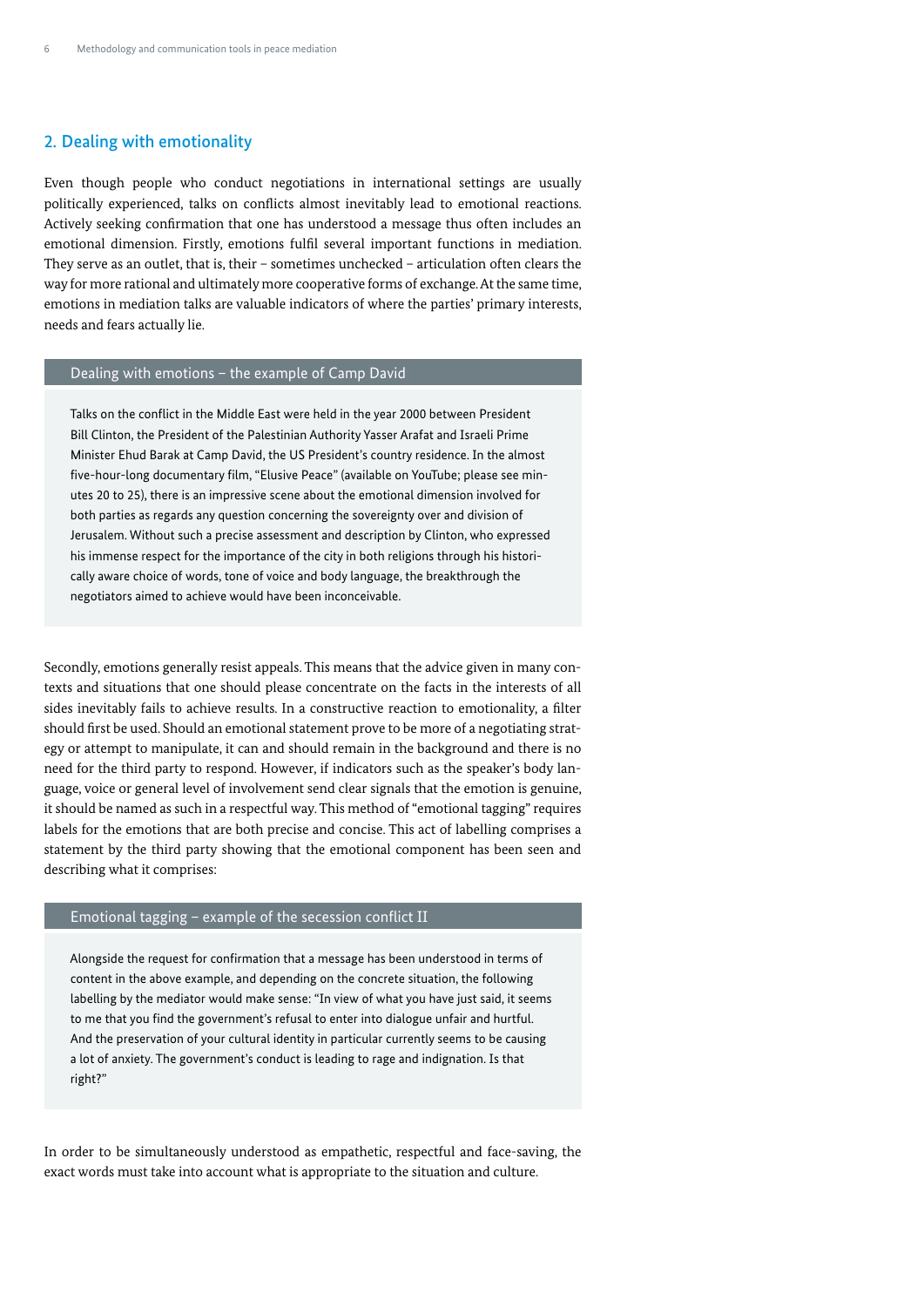### 3. Building trust and personal contact (rapport)

The successful use of the communication methods described above is based on  $-$  and further fosters  $-p$ ersonal contact $6$  between the parties to the conflict and the mediators that has been developed previously. Already in the very early stages of a mediation process, the level of trust (even if it is still very rudimentary) is crucial. The mediators are generally political actors themselves. It thus seems natural to suspect that they may have their own interests and hidden agendas. In fact, the ideal type of an independent, neutral mediator who is open to all solutions scarcely exists in international political conflicts. Limitations often arise as a result of ethical and moral considerations, economic interests, norms of international law or obligations arising from alliances. This can be challenging. However, it need not be counter to a multipartial stance (see above) as regards the process. Ultimately, it involves a normative assessment.<sup>7</sup>

Further, it is crucial to communicate these limitations actively and transparently in order to build and maintain trust among the parties to a conflict. Paradoxically, trust is created when the points that the parties to a conflict might not regard as completely trustworthy are revealed in a transparent fashion.<sup>8</sup>

Naturally, the conflict parties' *realpolitik* concerns play a crucial role in the assessment of other actors' trustworthiness. This is largely based on information about the other side's plans and options. However, there are always uncertainties in the context of mediation processes as regards assessing the other conflict party's intentions. A party will wonder if the other side is serious about negotiating or merely wants to gain time. The mediator's communication conduct and the building of personal contact play a vital role here.

## Non-verbal communication

The most frequently quoted experiment-based study on non-verbal  $common<sup>11</sup>$  concludes that how credible and trustworthy a person is seen depends 7 percent on what they say, 38 percent on their voice (tone, modulation) and 55 percent on body language. Naturally, in political mediation, body language – no matter how "good" it is – does not "beat" reliable information about the other side (see above). However, in face-to-face contact, people always look for congruence. They ask to what extent the message (e.g. statements by the mediator on his or her multipartiality) corresponds with signals sent by the mediator's body language. How is this multipartiality reflected in body language in meetings with both parties to a conflict? Particularly at times when talks are hanging in the balance, the mediator's sensitivity to the impact of his or her body language can play an important role.

Furthermore, a prompt reaction to messages sent by the conflict parties' body language can prevent some crises in the negotiations.

Research on non-verbal communication is currently dominated by constructivist approaches that do not assume certain gestures or postures have a fixed meaning. Apart from the fundamental expression of certain basic emotions (known as micro-expressions), it is assumed that body language differs widely among cultures and individuals and that its interpretation is subjective. Accordingly, there can be no good or bad or right or wrong body language.<sup>12</sup> This means that information on, for example, the impact of one's own body language on others, cannot be found in textbooks, but rather from the repeated comparison of one's own perception with that of others.

One example is the unofficial back channel between Robert Kennedy and then Russian Ambassador Anatoly F. Dobrynin during the Cuban Missile Crisis of 1962, when Kennedy's authentic emotional expression of huge concern during the confidential talks had a significant influence on the Soviet Union's assumption of the credibility of the US proposals on unofficially linking a withdrawal of Soviet missiles with a later withdrawal of US nuclear missiles from Turkey. $^9$  In many cases, circumstances that can be put down to coincidence $^{\rm 10}$ or intuitive interventions on a personal level (see the text on "a photo for the grandchildren") have a crucial impact on the building of trust. The lesson for designing mediation processes must be that mediators should actively look for ways to create a personal relationship and consciously create space for personal encounters between the parties to the conflict.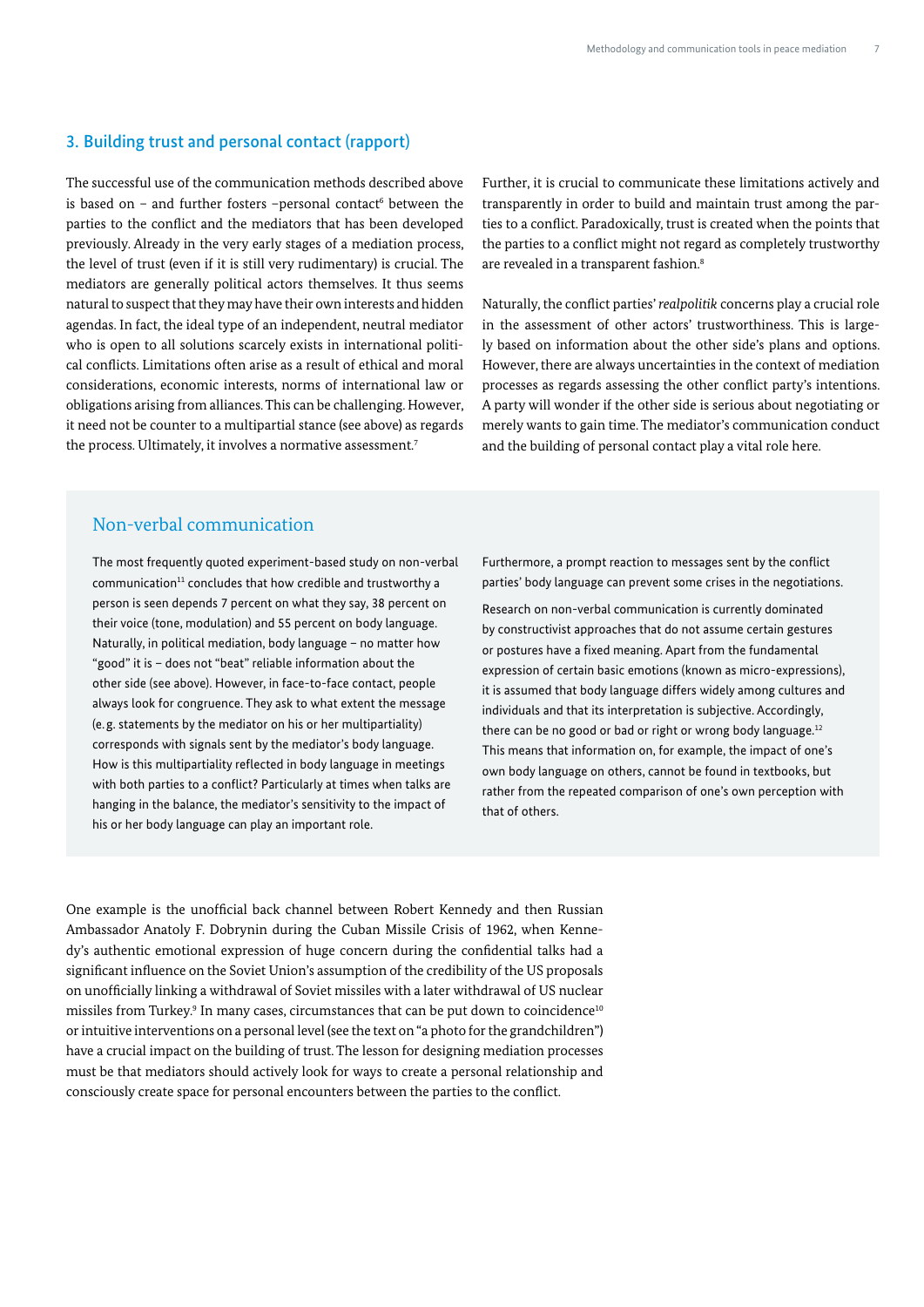#### A photo for the grandchildren – example of Camp David

"I handed him the photographs. He took them and thanked me. Then he happened to look down and saw that his granddaughter's name was written on top of it. He spoke it aloud, and then looked at each photograph individually, repeating the name of the grandchild I had written on it. His lips trembled, and tears welled up in his eyes. (…) We were both emotional as we talked quietly for a few minutes about grandchildren and about war".<sup>13</sup> Former US President Jimmy Carter on a moment when the peace talks between Israel and Egypt in Camp David had in fact already collapsed, as Israeli President Menachem Begin had announced that he was leaving.

Prior to that, Begin had asked Carter to sign photos for his grandchildren. Carter had his team research the children's names so that he could autograph the photos in a more personal way. As a result, Begin decided to stay and the negotiations were concluded relatively successfully.

Relevant encounters between the participants also include, for example, the negotiating delegations' social activities outside the official talks. In the mediation between North and South Sudan that led to the Comprehensive Peace Agreement of 2005, as well as in the Colombian peace talks between 2012 and 2016, watching football matches together on television built trust between the delegations.14 Furthermore, it is certainly possible to establish a personal dimension in the meetings in informal Track 2 and 3 dialogues (and sometimes in Track 1.5 as well). For instance, this can occur via a discussion on the impact of the conflict on the lives of the representatives of the parties.15

#### 4. Creating a nuanced interest profile

The interests of the parties to the conflict play a key role both at the level of resolving the conflict and of designing the process of peace mediation. Their interests are identified through comprehensive preparation and review of relevant sources, actively seeking to ensure that one has understood what has been said (see above under point 1) in preparatory talks, at the negotiating table and through constant structured (re-)formulation of the parties' statements. An interests-based solution to complex political conflicts cannot be achieved without a complete and methodologically clear identification and consideration of the interests involved.16

#### Functions of a nuanced formulation of interests

- Fosters understanding between the parties and between the parties and the mediator
- Raises openness to new solution areas
- Reveals possible **non**-competing fields of interests
- Provides a reference frame for the evaluation of options

Ideally, **understanding has already been fostered** during the pause for thought necessitated by the definition of interests, that is, the interim period between exchanging antagonistic narratives of the conflict and an attempt to find a solution. As parties do not immediately move from presenting their positions to the stage of tough negotiations over a compromise or settlement, they may shift from an aggressive and reactive to a more constructive and creative modus.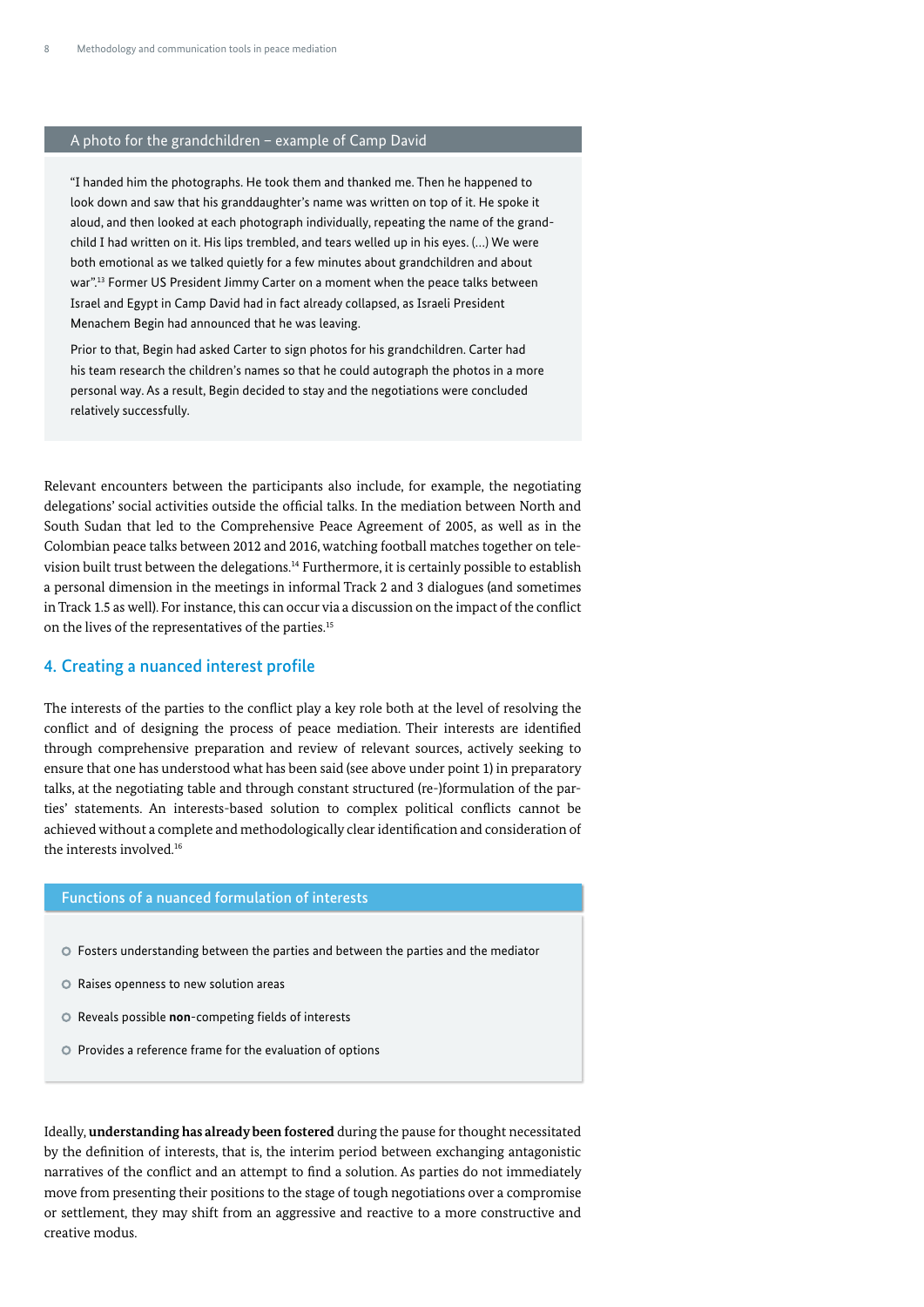The mediator's question about what constitutes the core for the parties in a specific conflict gives each party the space to define its own concerns clearly. At the same time, formulating one's interests expedites the cultivation of empathy and fosters a change of perspective. (See section 5 below.)

This effect is generally strengthened by the fact that the more a party encounters understanding for its own interests, the more likely it is to show understanding for the other side. **Greater openness** results from the reassurance that one's own interests have been thoroughly understood and are being taken into account in the search for a solution. This creates the prerequisite that the parties are able to move away from their entrenched positions and initial demands. If the different interests are explicitly formulated, **non-competing areas** and thus possible solutions that have been overlooked so far can often become apparent. These possible solutions constructively redefine the nature of the negotiations from a zero-sum game to a more integrative style ("expanding the pie").

In the evaluation of the options, the parties' interests subsequently function as a key **reference frame for the quality of a solution**. Systematically comparing options with interest profiles can demonstrate whether a solution is comprehensive and fair to the interests of all sides, and thus sustainable.

#### Criteria for formulating interests

Interests must be defined in a way that furthers understanding and fosters creativity, for example, by ending a fixation on particular opposing positions. At the same time, interests must be defined concretely enough to serve as a reference frame for evaluating solution options.



Differentiating between positions, interests, and options (European University Viadrina)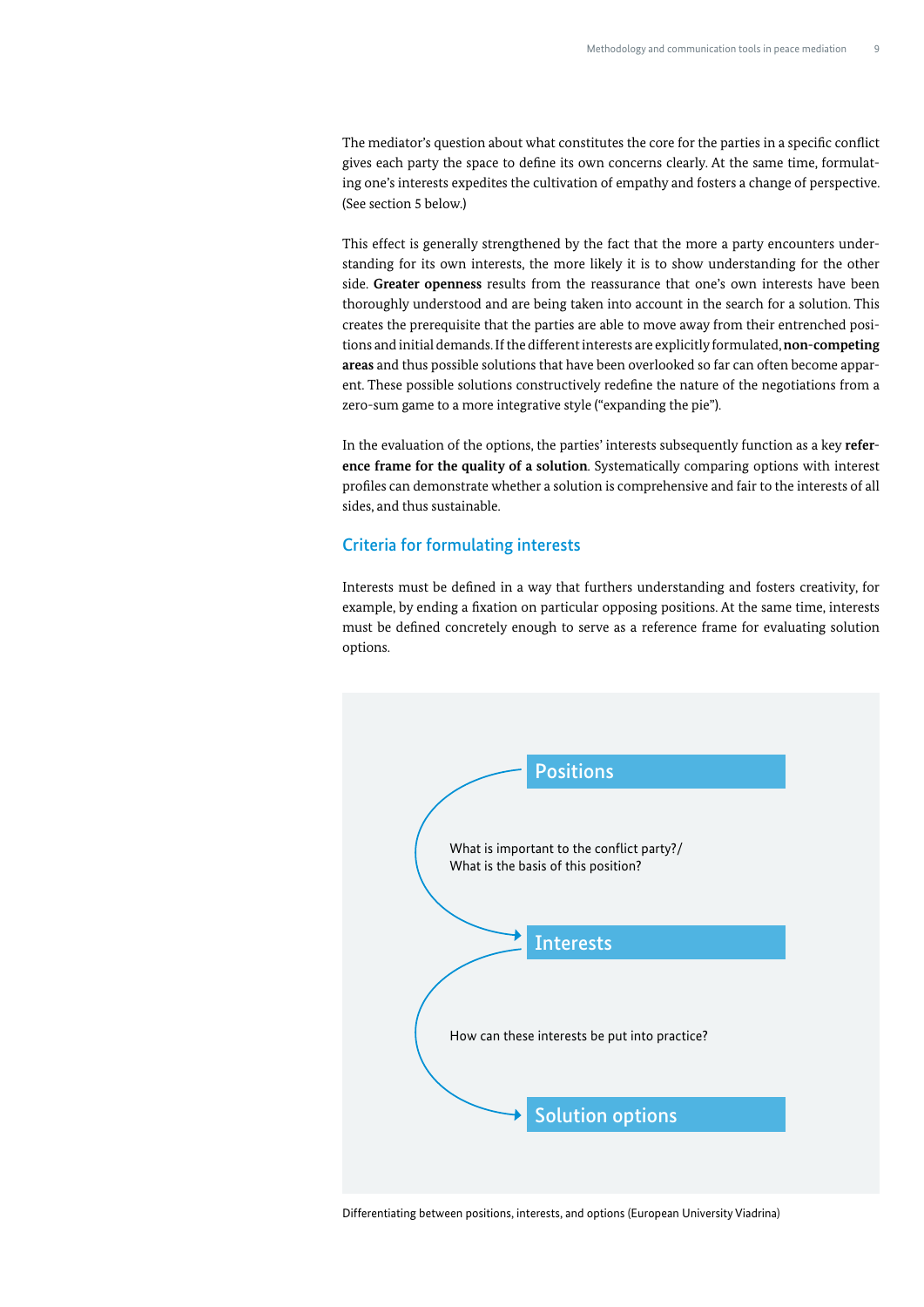Interests may be defined more clearly by working interactively with the parties to the conflict. Interests that are formulated at the end of this frequently intensive process should be based on the following criteria in order to ensure that they can be applied in the best possible way in the later stages of mediation:

#### • **Openness to several implementation options**

There must be *several* ways to put an interest into practice. An overly concrete formulation, such as one that only includes a single option for action (for example, the introduction of a second official language on 1 January 2020), does not provide scope for solutions, thereby re-igniting the dispute on positions.

#### • **Concreteness**

Interests must be equally concrete and capable of being implemented in order to form a basis for evaluating solution options. Those that are formulated very generally (such as "the relevance of cultures" in the above example) or aspects based on needs<sup>17</sup> ("security") should be defined in more concrete terms.

#### • **Positive formulation**

Formulating an interest in a positive way primarily means avoiding a definition of what a party does *not* want ("under no circumstances may..."). This leads to stagnation. Searching for what each actor is seeking – formulated in a positive way – often necessitates meeting several times to define the interests clearly.

#### • **Generating resonance**

Resonance means an affirmative reaction by each party on an interest's relevance to the concrete resolution of a conflict. From the mediator's perspective, it is a prerequisite for including an aspect in the interests profile, because in order to arrive at sustainable and realistic solution options at a later stage, the focus should only be on points that are of genuine importance to the parties (be this for emotional or strategic reasons). There should be as few aspects as possible that are merely being used as ploys or tactics in the negotiations.

### Creating interest profiles – example of a secession conflict III

The mediator's task is to explore the interests behind the position of the delegation striving for secession (in concrete terms, the position that its language be recognised as the second official language). This ideally happens in the presence of the other party (in this case, the state delegation). While the ethnic group's main *needs* (recognition, security, self-determination) can be stated fairly clearly in a situation of this type, its *interests* must be identified in more concrete terms in order to be of use as a sufficiently clear frame of reference for mediation talks. The following are – by necessity, hypothetical – examples of possible interests of the party striving for secession, explaining its positional demand for the introduction of a second official language:

- Long-term preservation of its own language as part of cultural identity.
- Automatic representation in day-to-day state affairs.
- Equal access to public authorities and educational institutions.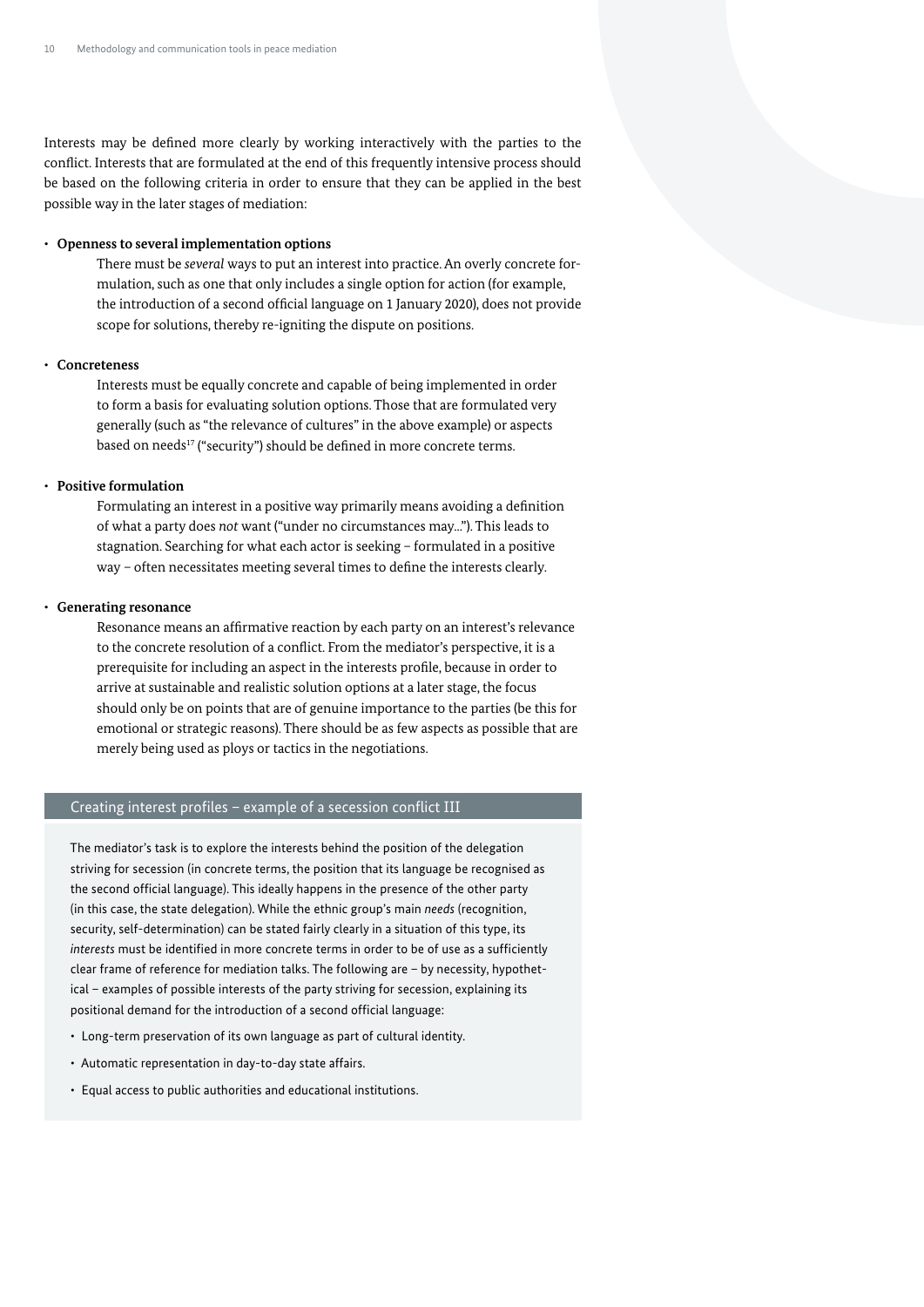## 5. Fostering a change of perspective

In mediation, the phrase "change of perspective" is used to describe moments in which the parties to a conflict succeed in recognising the *other* party's viewpoints and interests and in understanding them, at least to a certain extent. The ability to put oneself in someone else's position has been the subject of extensive research in the fields of developmental psychology and neurophysiology. Experiments have recently confirmed the conflicttheory assumption that natural empathetic reactions are highly impaired in conflicts.<sup>18</sup> (Re-)enabling a change of perspective is thus regarded as an important task of mediation and thus as applied empathy (see above).

During official negotiations (track 1 mediation), a change of perspective as regards the fundamental conflict, that is, participants saying that they suddenly understand another group's suffering, cannot usually be expected, as political representatives are often too closely tied to their mandate and fixed negotiation positions. Furthermore, fundamental interests generally do not become apparent only during the mediation session itself (and then possibly bring about a spontaneous change of perspective). They are largely known in advance and in some cases are discussed and analysed by the public, in publications and among expert groups while mediation is taking place.

This means that the crucial change of perspective does not primarily occur in the official plenum. In many cases, it often transpires during unofficial parallel formats. Through internal discussions, this subsequently has an indirect impact on the official talks. As these parallel processes in the form of track 1.5 or track 2 dialogues and bilateral consultations with individual parties to the conflict are often guided by mediators, an opportunity presents itself here to deliberately work towards changing people's perspectives. Communication techniques such as circular questions (see box) can be used here. From a mediation viewpoint, it is essential to note that conflict parties are only willing to change their perspective if they experience understanding for themselves from the mediating third party (see section 1). Otherwise, interventions aimed at changing people's perspective are perceived as manipulative and biased.

While a change of perspective regarding the substantial issues rarely occurs during the official mediation sessions (see above), it must be assumed that the parties' interests and fears as regards the negotiation process itself will certainly become apparent at the negotiating table and that a change of perspective on these issues can accordingly be fostered. This can, for example, create understanding about where and why the other party's hands are tied as regards possible concessions. Alongside the above-mentioned circular questions, one can ask open questions such as "Which of the points just mentioned by the other side can you understand to a certain extent? What parts of them do you understand?"19 Prompt reciprocity must be ensured here, that is, if one side constructively expresses a certain understanding for the other side's concerns, without itself being understood in any way, this mainly leads to setbacks and a hardening of positions in the process. Encouraging the other conflict party to first respond in a positive way should therefore be a priority.

Creative methods aimed at changing people's perspectives are used in track 2 and track 3 mediation and dialogues in particular. This is also possible in a track 1.5 process, as the example on the right-hand side of the page on a role play conducted in a fishbowl setting shows.

"On one occasion to help reframe the talks, facilitators invited the parties to conduct a role play. Observed by the Abkhaz, the Georgians role-played the Abkhaz discussing what would be acceptable to them in order to facilitate progress and what factors obstructed progress. Participants on both sides were stunned by how well the Georgians played the Abkhaz, creating a powerful resonance for those involved. Both sides' eyes were opened to factors that explained the other's behavior. The insights derived from these discussions led to senior Georgian officials drafting a series of options for moving forward that were presented to the new Georgian President in 2004 and which informed negotiations under the auspices of the UN for the next two years".

Centre for Empathy in International Affairs  $(2016)^{20}$  on a track 1.5-moderated dialogue.<sup>21</sup>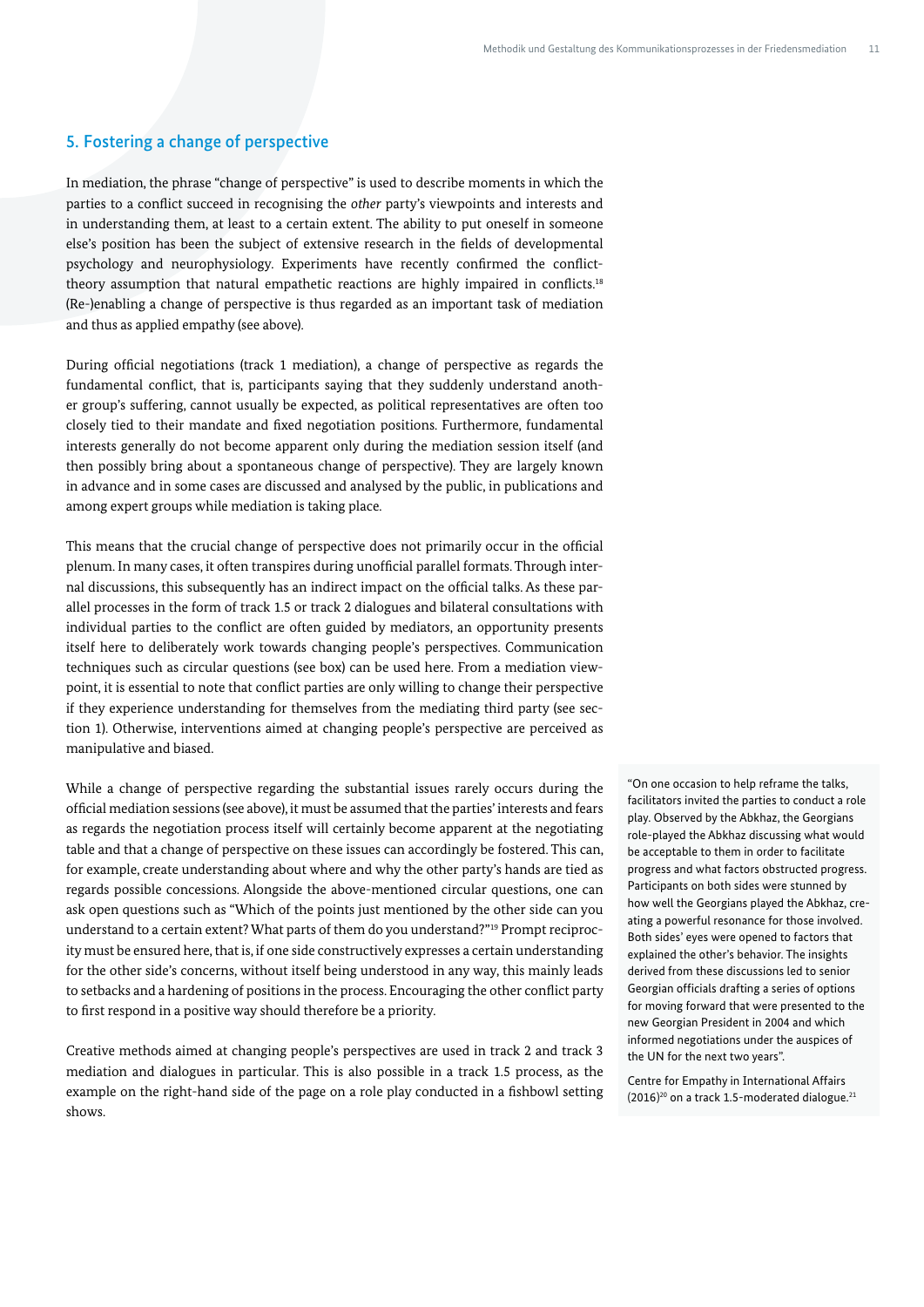## Circular questions

Circular questions are an effective instrument that enable mediators or consultants to encourage a party to a conflict to put themselves in the other side's position, without coming across as moralising or manipulative (and thus biased). Such questions can be posed in bilateral consultations, but in some cases also in the presence of both parties. Circular questions are based on the following pattern:

- $\rightarrow$  What do you think is the biggest problem as regards this topic from the point of view of ... (the other side)?
- $\rightarrow$  What is particularly important for ... in this matter? Why?
- $\rightarrow$ What are the key interests of … as regards this topic?
- What makes it difficult for … to agree to this?  $\rightarrow$
- What does … fear as regards this topic?  $\rightarrow$
- $\rightarrow$  How would ... react to this suggestion? Why?

Although the view<sup>22</sup> that the following interview by a US lawyer with then Egyptian President Gamal Abdel Nasser in 1970 helped to bring about a ceasefire in Egypt the following day may seem somewhat exaggerated, the following is a good example of the use of a circular question in an international conflict context:

*Journalist: What do you want [Israel's Prime Minister] Golda Meir to do?*

*Nasser: Withdraw!* 

*Journalist: Withdraw?* 

*Nasser: Withdraw from every inch of Arab territory!* 

*Journalist: Without a deal? With nothing from you?*

*Nasser: Nothing. It's our territory. She should promise to withdraw.*

*Journalist: What would happen to Golda Meir if tomorrow morning she appeared on Israeli radio and television and said, 'On behalf of the people of Israel, I hereby promise to withdraw from every inch of territory occupied in 1967 (...) And I want you to know, I have no commitment of any kind from any Arab whatsoever."*

*Nasser: (laughing) Oh, would she have trouble at home!*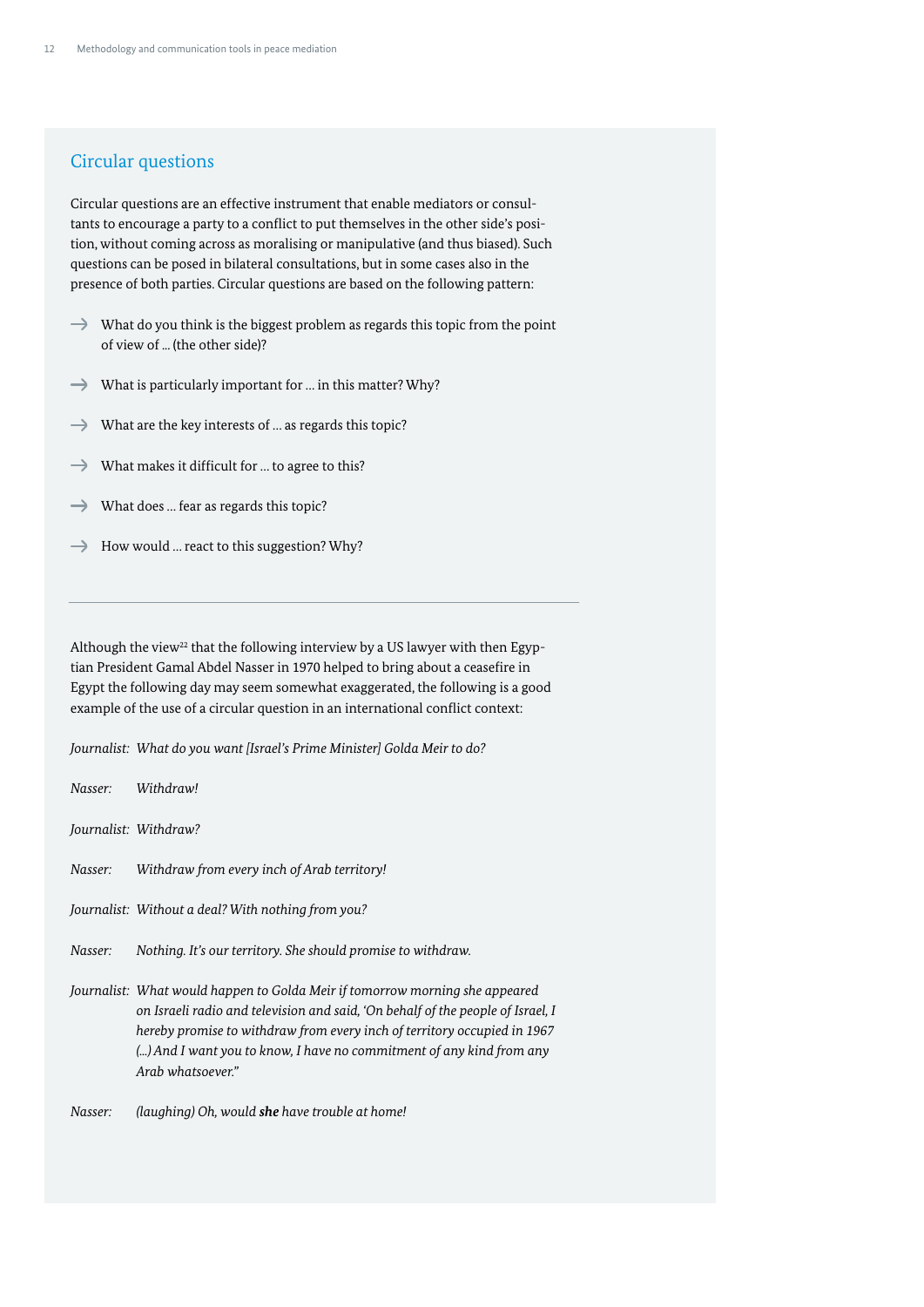### 6. Methodology for finding options and solutions

Good solutions require good ideas. In practice, a large number of difficulties can arise on the path to finding a solution, ranging from blind spots, entrenched thinking or a refusal to cooperate to concerns about fairness or a lack of resources to achieve certain proposed options. In order to do justice to mediation's complex goal of finding a (partial) answer to disputed issues that includes as many interests as possible – thus providing a lasting solution – a good combination of creativity, a systematic approach and a sense of reality is particularly important when exploring options.23 A range of intuitive or systematic techniques that foster individuals or groups' creative potential in deadlocked settings can be helpful here.<sup>24</sup>

By specifically asking for analogies or example-based answers to complex problems in completely unfamiliar contexts ("How would the corporate world deal with competition for such a scarce asset?") or by deliberately simplifying overly complex problems ("How can a city be divided in the first place?"), the parties are encouraged to think outside the box.

Thinking outside the box merely appears incompatible with the established image of a tense conflict situation. In many situations, the negotiating parties are in fact aware that a shift can only realistically be achieved through unconventional interventions. However, it is important that the mediator does not suddenly confront the participants with (personally or culturally) unfamiliar experiments. The parties must be able to understand the approach on the basis of the interests that have been identified. In many cases, one of the following ways of thinking – illustrated here by examples – is used:

## Strategies for thinking outside the box

#### From "either/or" to "both … and …"

In many secession conflicts, the interests behind the mutually exclusive positions of "breaking away" versus "national unity", namely the desire for either internal self-determination or external sovereignty, can be met via legislation on autonomy, decentralisation or a federal structure. Instead of thinking in terms of "either/or", the extent of self-determination can then gradually be negotiated.

#### Making use of ambiguity

Following an incident involving a US intelligence aircraft in Chinese airspace in which the pilot of a Chinese interceptor fighter jet was killed, China detained the crew of the US aircraft for eleven days and demanded an apology (that is, an admission of guilt). The crew was finally released after the US authorities wrote a letter saying they were "very sorry", thus enabling the Chinese authorities to interpret this phrase as an apology, while the US did not regard it as an explicit apology.<sup>25</sup>

#### ... or neither/nor<sup>26</sup>

In the mediation between Russia and Georgia on the former's accession to the WTO, the conflict on the status of South Ossetia was circumvented through consensus that the Russia-Georgian trade corridor through South Ossetia would be monitored by private-sector companies, in other words, neither by Russian nor by Georgian customs officials, which in each case would have implied implicit recognition of the status.<sup>27</sup>

#### Creating a fair process

If no way can be found to take the main interests into account to the satisfaction of all, creating a fair process can form the key element of a face-saving solution. One example was the agreement to hold a referendum on South Sudan's independence as part of the Comprehensive Peace Agreement of 2005 between the Sudanese Government and SPLM/SPLA.28 (Please also see the Madrid Principles on resolving the Nagorno-Karabakh conflict; these principles include a referendum.)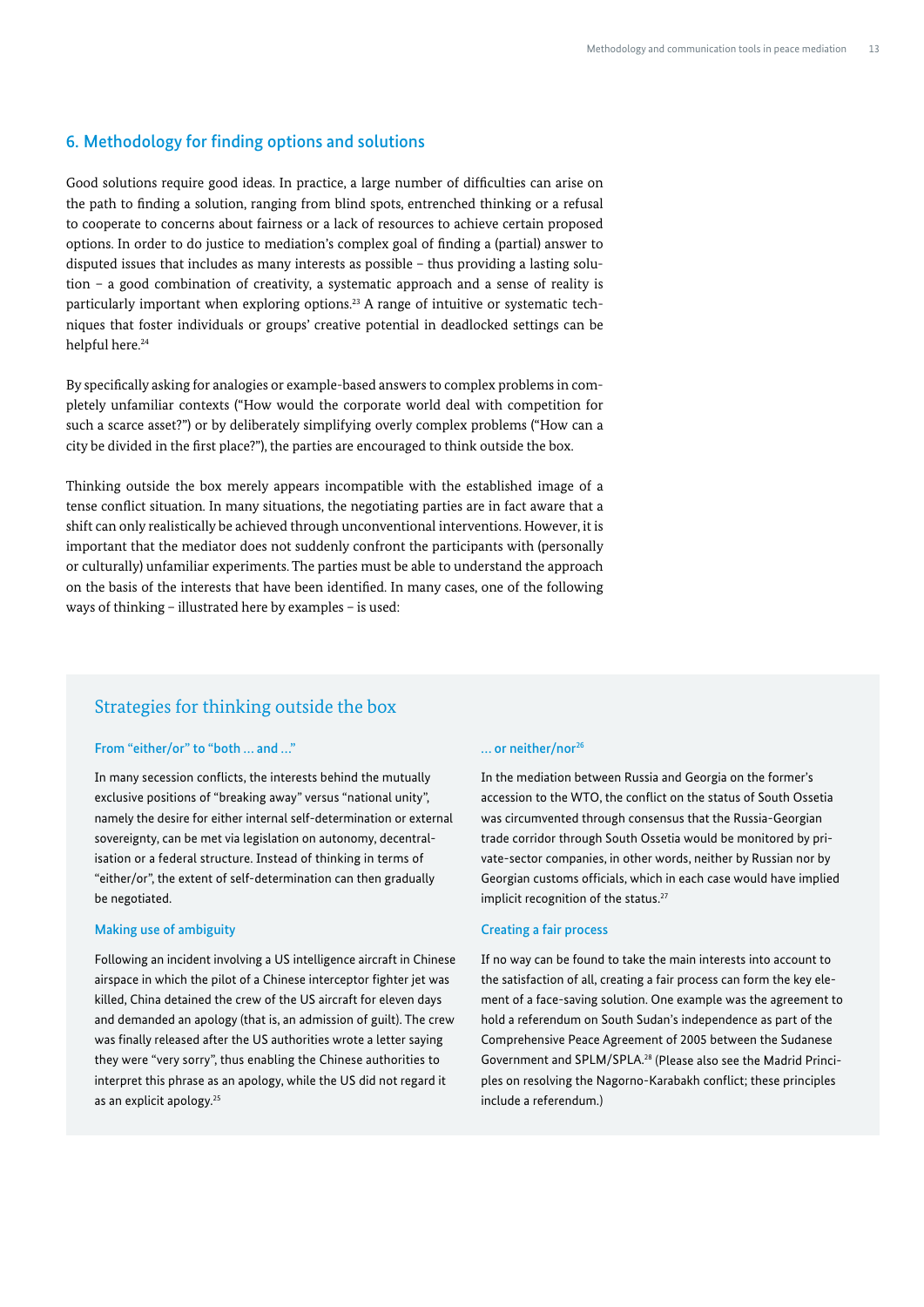The options on the table must be systematically evaluated. Following the first phase of creative thinking, this ensures that limitations (norms, technical feasibility, political will) are shown realistically and taken into account (no wishful thinking). This is followed by a phase in which the proposals that prove successful are combined as a possible draft agreement. Particularly in complex cases in which a large number of possible combinations remains even after the options have been systematically evaluated, it can be useful to develop several alternative solution packages in the form of scenarios.<sup>29</sup> These are discussed at regular intervals in the delegations (or fed back to political decision-makers who are not present) before the first solid (partial) agreements become possible.

#### Gathering/evaluating options – example of a secession conflict IV

Based on confirmation that a message has been understood and on the emerging interest profile, the following additional options to the parties' starting positions are available as regards the second official language:

- Requirement that a defined number of official forms be made available in both languages
- Commitment to holding and scheduling a structured dialogue on the status of the language
- Introduction of a quota for songs in XY language in radio stations
- Licence for a state-funded television station in XY language
- Establishment of a number of schools/faculties/higher education institutions that offer advanced education in XY language
- Identification of further options by comparing the country with/finding inspiration in countries where bilingualism is put into practice (e.g. Belgium)

These options would then be evaluated on the basis of interests, the parties' preferences and feasibility. If the parties are in principle willing to strive for rapprochement, this would generate a number of nuanced scenarios for the future, integrating as many interests as possible. These scenarios' respective acceptability would then be a topic for further discussion.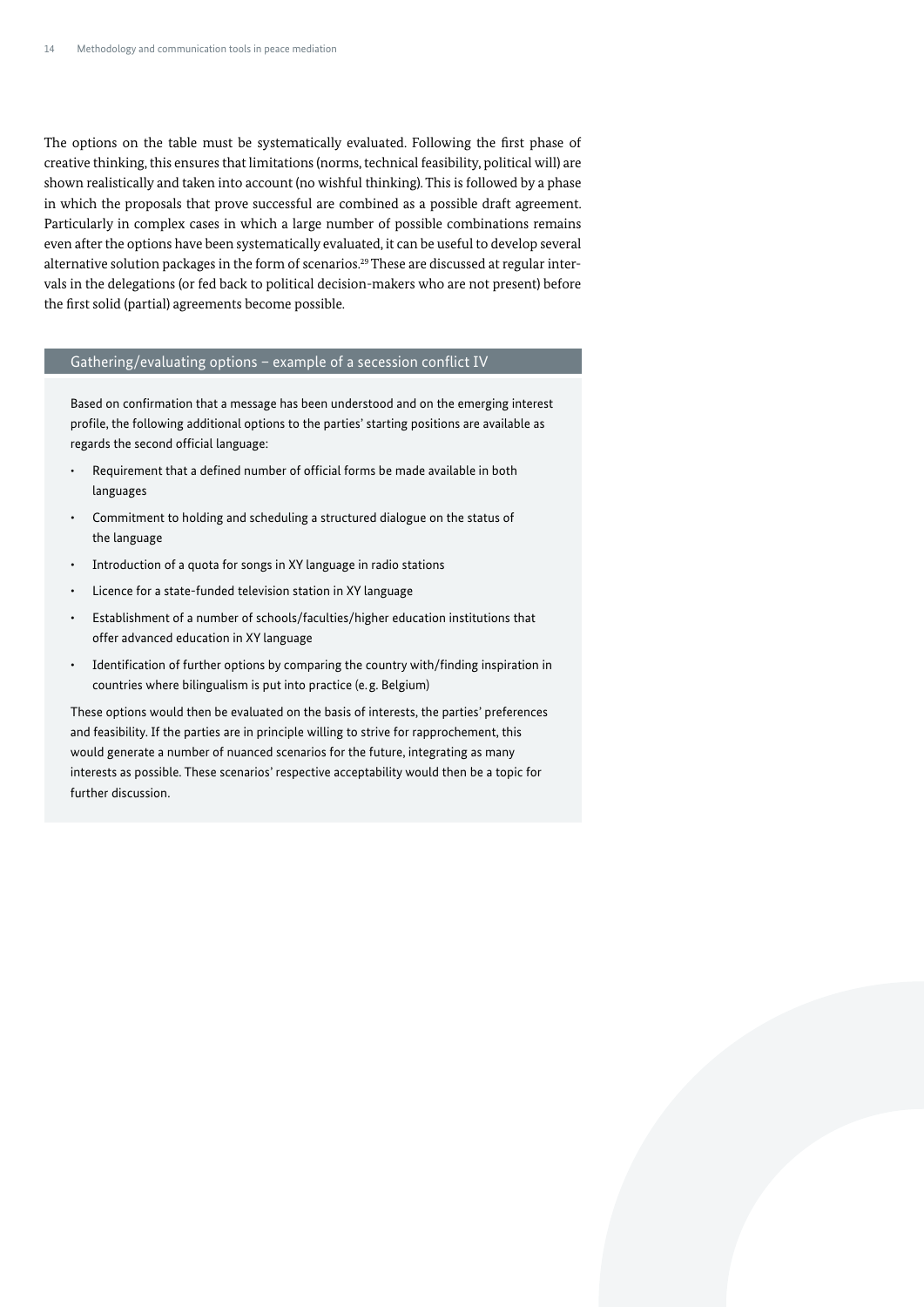## Summary: a skilful combination of technique and art

When used in a logical order, all of these communication techniques combined constitute the overall internal structure of a mediation process which is reflected in the established phase model and process structure: namely, creating a process framework that builds trust, followed by an attempt to understand all perspectives, resulting from active listening and a precise exploration of the interests, followed by a value-creating search for options that include as many as possible of the key interests of the main actors and thus form the heart of a subsequent solution.

No matter how simplistic the methods may seem when one reads about them, even experienced mediators struggle to implement them consistently in practice. In such tense situations in particular, it is helpful when the mediators' communication methods comprise just a few yet clearly defined tools that can also be used under pressure and when time is short.

Peace mediation is not about using communication methods in a purely technical way, but rather about promoting possibilities for rapprochement or (partial) agreement by making use of all resources. It is important to note that these resources include intuition, personality and very individual negotiating "arts". When an ethically aware, respectful and strategically skilled individual applies the methods that have proved particularly helpful in theoryreflected practice over many years, this is an ideal situation.

In an effective peace mediation, (methodological) techniques and (individual) art are not in competition. Instead, it is the combination of both that creates success.